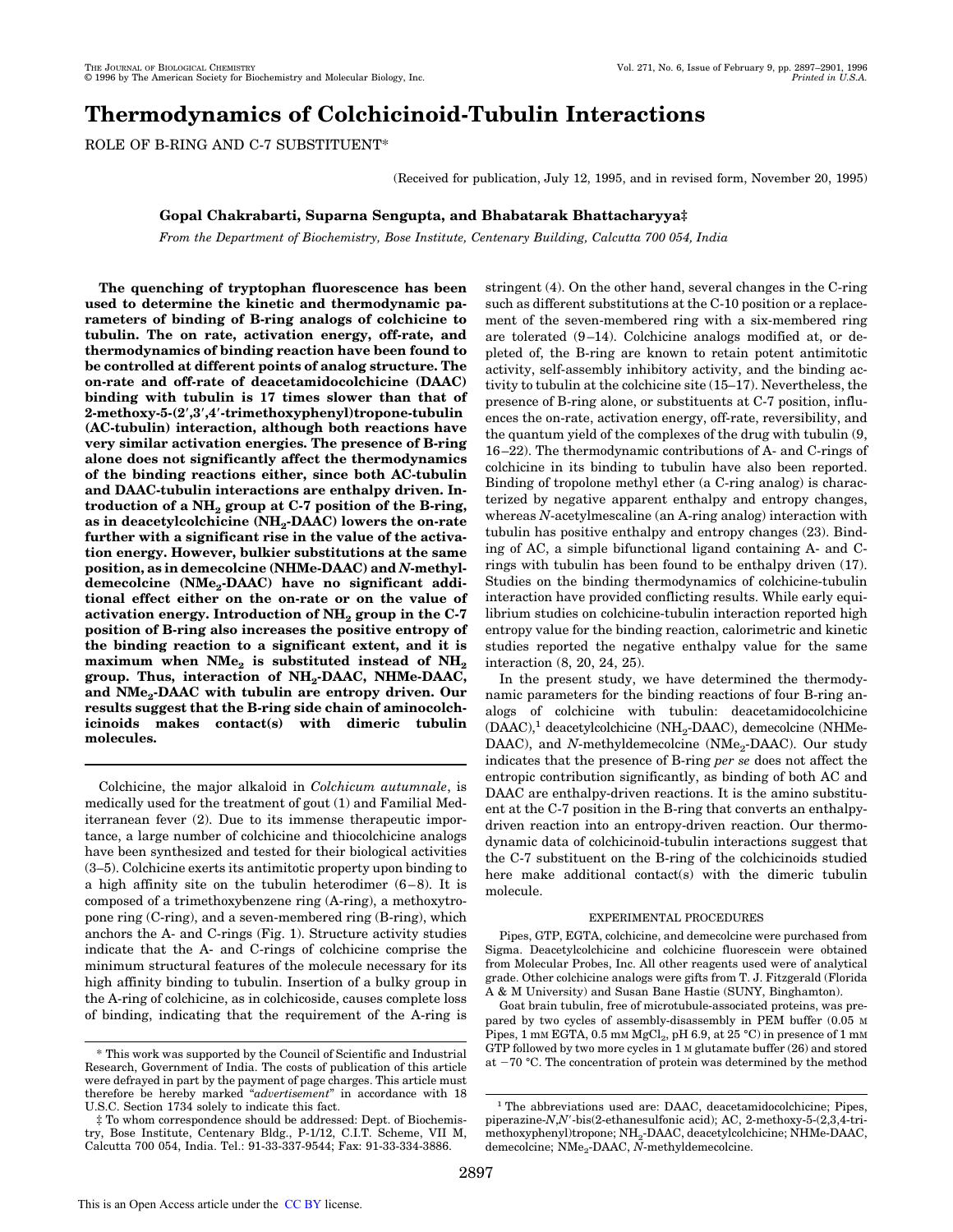

FIG. 1. **Structure of colchicine, AC, and B-ring analogs of colchicine.**

2-Methoxy-5-(2,3,4'-trimethoxyphenyl)tropone (AC)

of Lowry *et al.* (27).

Stock solutions of colchicine and its analogs were prepared either in water or in dimethyl sulfoxide (Me<sub>2</sub>SO). The maximum concentration of  $Me<sub>9</sub>SO$  in the reaction mixture was 5% for DAAC and was less than 1% for other colchicinoids. The concentrations of the ligands were determined from the respective extinction coefficients (22).

*Association Kinetics*—The kinetics of the association of colchicinoids with tubulin were measured under pseudo-first-order conditions using a Hitachi F-3000 spectrofluorometer. Concentrations of tubulin and colchicinoids were 1 and 20  $\mu$ M, respectively. The ligand was added to tubulin solution, and emission at 336 nm was measured upon excitation at 295 nm (excitation slits  $= 5$  nm). Under these experimental conditions, no aggregation of tubulin was detected by the size exclusion high pressure liquid chromatography column (22). The temperature was controlled with a circulating water bath accurate to  $\pm 0.5$  °C. The quenching data were analyzed according to Pyles and Bane Hastie (22) using the following biexponential equation:

$$
F = Ae^{-k_1t} + Be^{-k_2t} + C
$$
 (Eq. 1)

where *F* is the fluorescence of the ligand-tubulin complex at time *t*, *A* and *B* are the amplitudes for the fast and slow phases,  $k_1$  and  $k_2$  are the pseudo-first-order rate constants for these two phases, respectively, and *C* is an integration constant. As, for all the tubulin-colchicinoid complexes, the amplitude of the slow phase, *B*, was small relative to that of the fast phase, *A*, the slow phase was not analyzed further (28). The apparent second-order rate constant  $(k_{on})$ , was obtained by dividing the observed rate constant for the fast phase  $(k_1)$  by the ligand concentration. Association rate constants were determined at different temperatures ranging from 17 to 37 °C.

*Dissociation Kinetics*—The dissociation of colchicinoid-tubulin complexes were measured by monitoring the time-dependent increase of intrinsic protein fluorescence as the ligand was released from its binding site on tubulin upon a 300-fold dilution of the complex (17). This process was described as a single first-order reaction. The rate constant of this process was determined using the relation

$$
Ln(F_{\infty}-F) = k_{\text{off}}t + \text{const} \tag{Eq. 2}
$$

where  $F<sub>x</sub>$  and  $F$  are the maximum intrinsic protein fluorescence intensity at infinite time and at time  $t$ , respectively, and  $k_{\text{off}}$  is the first-order dissociation rate constant. Dissociation rate constants were determined at different temperatures ranging from 17 to 37 °C.

*Scatchard Analysis*—Scatchard analysis of DAAC-tubulin interaction was performed at different temperatures ranging from 17 to 37 °C according to Banerjee *et al.* (29).

*Data Analysis*—Equation 3 can be written as follows:

$$
F = \frac{r(F_o - F_\infty)}{r+1} e^{-k_1 t} + \frac{F_o - F_\infty}{r+1} e^{-k_2 t} + F_\infty
$$
 (Eq. 3)

where  $F_o$  is the fluorescence at time zero,  $F_\infty$  is the fluorescence when saturation was reached, and  $r = A/B$ . The unknown parameters are  $k_1$ ,  $k_{\textit{2}}, F_{\textit{o}}, F_{\textit{\tiny{\text{w}}}}$ , and  $r$ . Each of these was systematically varied within a given range, and statistical estimates of the quality of fit for obtained *F* with the experimentally determined curve were performed for each point of iteration. The parameters obtained for the best-fit curve giving minimum  $\chi^2$  value were thus calculated using a BASIC program written for this purpose. For dissociation kinetics, the two unknown parameters

 $k_{\text{off}}$  and  $F_{\scriptscriptstyle\infty}$  were varied and the best-fit values giving minimum  $\chi^2$  were obtained by similar iteration on Equation 2.

### RESULTS AND DISCUSSION

*Association and Dissociation Kinetics*—In the present study, the association rate constants of DAAC,  $NH_2$ -DAAC, NHMe-DAAC, NMe<sub>2</sub>-DAAC, and colchicine (see Fig. 1 for structures) with tubulin were determined by drug-induced quenching of tubulin fluorescence. Fig. 2 *inset* shows a representative kinetic profile for the binding of NHMe-DAAC to tubulin at 25 °C. Apparent second-order rate constants ( $k_{on}$ ) at different temperatures were determined from bi-exponential curves for fluorescence *versus* time, fitted to experimental data as described "Experimental Procedures." *k*on for the various ligands interacting with tubulin were plotted against 1/*T* and are shown in Fig. 2. The second-order rate constants for the fast phase at 37 °C are presented in Table I, along with the calculated values of activation energies  $(E_{a})$  and the pre-exponential factor  $(A)$ obtained from Fig. 2. Values of second-order rate constants and activation energies of deacetamidocolchicine and three aminocolchicinoids are in good agreement with those determined by Pyles and Hastie (22) for the calculation of thermodynamic parameters in the transition states. A comparison of the association rates of AC and DAAC clearly reveals that the B-ring itself has a dramatic effect on the association rate, although the activation energies of binding of both drugs are identical. According to Arrhenius equation, the rate constant is a product of the activation energy term  $(E_a)$  and the pre-exponential factor *A*, *i.e.*  $k_{on} = Ae^{-E_a} / RT$ . While the activation energy measures the temperature sensitivity of a reaction (determined from the slope of the activation energy curve), *A* is related to activation entropy. Thus, two reactions with different rate constants might have the same *A* value but different activation energies and *vice versa*. We calculated the values of *A* for AC and DAAC binding to tubulin from the Arrhenius plot and found that it is about 70 times higher for AC compared to DAAC. The activation entropy is related to the pre-exponential factor *A* by the following equation (30):

$$
A = e^{-\Delta n} \cdot kT/h \cdot e^{(\Delta S)^{\ddagger}/R} \tag{Eq. 4}
$$

where  $\Delta n$  is the change in the number of molecules when the complex is formed and  $(\Delta S)^{\ddagger}$  is the activation entropy. Transition state free energy, enthalpy, and entropy of AC and DAAC binding to tubulin have recently been measured (22). The free energy and enthalpy values in the transition states are very close for both AC and DAAC, whereas entropy values differ significantly (22). This difference in the activation entropies of AC-tubulin and DAAC-tubulin interaction probably arises from the restriction imposed upon DAAC by the presence of the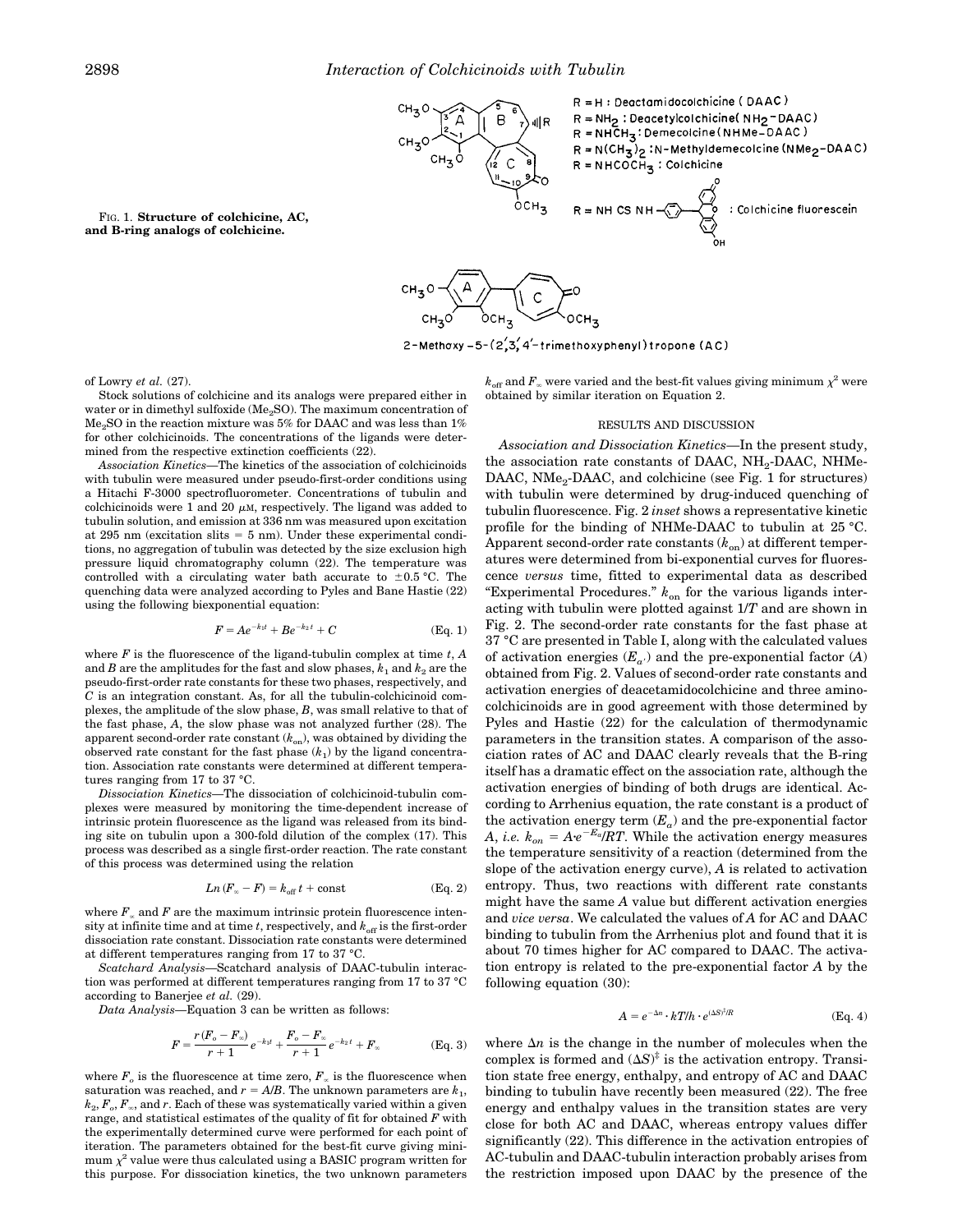

FIG. 2. **Effect of temperature on the apparent second-order rate constant of colchicine B-ring analogs binding to tubulin.** Binding studies were carried out with DAAC (--). NH.-DAAC  $(-)$ , NHMe-DAAC  $(- - )$ , NMe<sub>2</sub>-DAAC  $(- )$ -). *Inset*, quenching of intrinsic protein fluorescence upon NHMe-DAAC binding to tubulin. NHMe-DAAC (final concentration, 20  $\mu$ M) was added to tubulin (concentration, 1  $\mu$ M). Kinetics was followed for 1 h at 25 °C by measuring the intensity of intrinsic protein fluorescence. Excitation and emission wavelengths were 295 and 336 nm, respectively.

TABLE I *Association and dissociation rate constants and activation energies of binding of colchicine and its B-ring analogs to tubulin*

| Ligand                 | $k_{\text{on}}^{\ \ a}$ | $E_{\alpha'}^{\ \ b}$ | $A \times 10^{-2}$ | $k_{\rm off}$ $\times$ $10^{3}$ $^a$ |  |  |
|------------------------|-------------------------|-----------------------|--------------------|--------------------------------------|--|--|
|                        | $M^{-1}S^{-1}$          | kcal $mol^{-1}$       | $M^{-1}S^{-1}$     | $s^{-1}$                             |  |  |
| Colchicine             | $138 \pm 2^{d}$         | $19.3 \pm 0.1^d$      | 4.03 <sup>e</sup>  | $0.018^{f}$                          |  |  |
|                        |                         |                       |                    | $(0.0053)^g$                         |  |  |
| NMe <sub>2</sub> -DAAC | $485 \pm 39$            | $21.0 \pm 1.8$        | 6.32               | $2.6 \pm 0.2$                        |  |  |
| NHMe-DAAC              | $458 \pm 72$            | $22.6 \pm 0.6$        | 5.58               | $2.0 \pm 0.2$                        |  |  |
| NH <sub>0</sub> -DAAC  | $560 \pm 41$            | $25.4 \pm 2.0$        | 10.96              | $3.3 \pm 0.5$                        |  |  |
| <b>DAAC</b>            | $3031 \pm 207$          | $12.3 \pm 1.3$        | 35.51              | $3.0 \pm 0.6$                        |  |  |
| AC <sup>h</sup>        | 52000.0                 | 13                    | 2430               | 60.0                                 |  |  |

*<sup>a</sup>* Determined at 37 °C.

 ${}^b E_{a}$ <sup>*,*</sup>, the activation energies.

*<sup>c</sup> A*, the pre-exponential factor of Arrhenius equation.

*<sup>d</sup>* From Pyles and Bane Hastie (22).

Unpublished observation from this laboratory.

*<sup>f</sup>* From Diaz and Andreu (25).

*<sup>g</sup>* From Garland (42).

*<sup>h</sup>* Obtained from data previously published by Bane *et al.* (17).

B-ring and thus accounts for the difference in pre-exponential factors (Table I).

The effect of substitutions on the B-ring on the rate constants, activation energies, and *A* values of the binding of DAAC and aminocolchicinoids are compared in Table I. A significant drop in the association rates and a significant enhancement in the activation energies is apparent when  $NH<sub>2</sub>$  group is present at the C-7 position of the B-ring. However, substitution by further bulky group(s) (e.g. NHMe and NMe<sub>2</sub> groups) did not affect either the association rate or the activation energy. What really happens to the binding process when  $-N\mathrm{H}_2$  is substituted at the C-7 position in the B-ring is difficult to understand from the present state of knowledge of B-ring analogs binding to tubulin. It is to be noted that whereas colchicine is highly soluble in water, other aminocolchicinoids studied here are weakly soluble, indicating that the solvation property of those

TABLE II *Equilibrium constants and thermodynamic parameters of tubulin-colchicinoid complexes*

| Ligand         | $K_{\alpha} \times 10^{-4}$                           | $\Delta G$         | ΔΗ                 | $\Delta S^o$                   |
|----------------|-------------------------------------------------------|--------------------|--------------------|--------------------------------|
|                | $M^{-1}$                                              | $kcal \ mol^{-1}$  | $kcal \ mol^{-1}$  | cal $K^{-1}$ mol <sup>-1</sup> |
| $Colchicine^a$ | $300^a$                                               | $-9$ to $-10$      | $+10$ to $+16$     | 60 to 80                       |
|                |                                                       | $(-10 \pm 0.02)^b$ | $(-6.3 \pm 3.1)^b$ | $(16.3 \pm 1.7)^b$             |
|                | NMe <sub>2</sub> -DAAC $18.5 \pm 0.08$ -7.5 $\pm$ 0.2 |                    | $+9.52 \pm 0.50$   | $54.9 \pm 0.9$                 |
|                | NHMe-DAAC $16.9 \pm 0.13 -7.7 \pm 0.3$                |                    | $+6.66 \pm 2.4$    | $46.3 \pm 7.8$                 |
|                | $NH_2$ -DAAC 21.2 $\pm$ 0.11 -7.6 $\pm$ 0.3           |                    | $+6.66 \pm 1.0$    | $46.5 \pm 3.4$                 |
| <b>DAAC</b>    | $104.0 \pm 1.6$ $-8.6 \pm 0.5$                        |                    | $-3.68 \pm 0.50$   | $15.8 \pm 1.6$                 |
| $AC^c$         | 35.0                                                  | $-7.90$            | $-6.80$            | 3.60                           |

*<sup>a</sup>* Values were obtained from Bhattacharyya and Wolff (8) and Bryan (24).

*<sup>b</sup>* Thermodyanamic data from Diaz and Andreu (25).

*<sup>c</sup>* From Bane *et al.* (17).

molecules are very much influenced by the side chain at C-7 position. The presence of lone pair of electrons of nitrogen will significantly influence the carbonyl oxygen of colchicine side chain as follows:

$$
\begin{array}{c}\stackrel{\cdot \wedge }{\longrightarrow }\stackrel{\cdot }{\underset{\scriptstyle\longrightarrow }{\text{NH}}-C-CH_{3}}\Longleftrightarrow -\stackrel{\cdot }{\underset{\scriptstyle\longrightarrow }{\text{NH}}-C-CH_{3}}.\\\stackrel{\parallel }{\longrightarrow}\qquad \qquad \underset{\scriptstyle\longrightarrow }{\overset{\scriptstyle\longleftarrow }{\text{C}}-CH_{3}}.\end{array}
$$

Thus, the oxygen of the colchicine side chain and the electron rich nitrogen atom in aminocolchicinoids can serve as potential electron donor in making hydrogen bond with surroundings. It is possible that the amino and carbonyl groups are involved in making important contacts with the protein in the complex form. Recently, it was proposed that the substituents in the B-ring of aminocolchicinoids point away from the colchicine binding site toward the exterior of the protein during their interaction with tubulin (22). Our thermodynamic data also support this proposition (see below). We observe a dramatic change in the enthalpy and the entropy of the tubulin binding reaction of DAAC when compared with that of other aminocolchicinoids (Table II).

Dissociation rate constants were determined by measuring the enhancement of intrinsic protein fluorescence due to release of colchicinoids from tubulin-colchicinoid complexes upon a 300-fold dilution of the complex by PEM buffer. This method has been successfully used previously to determine the dissociation kinetics of AC-tubulin complexes (17). The dissociation rate constants were determined using Equation 2 (see "Experimental Procedures"). The temperature dependence of dissociation rate constants for DAAC,  $\mathrm{NH}_2\text{-}\mathrm{D}\mathrm{A}\mathrm{A}\mathrm{C}$ ,  $\mathrm{N}\mathrm{H}\mathrm{M}\mathrm{e}\text{-}\mathrm{D}\mathrm{A}\mathrm{A}\mathrm{C}$ , and NMe<sup>2</sup> -DAAC were also determined by the same procedure. A comparison of dissociation rate constants (see Table I) indicates that the presence of B-ring significantly lowers the dissociation rate of drug-tubulin complexes. The dissociation rates for DAAC-tubulin complex and aminocolchicinoid-tubulin complexes are 18–30-fold less than that of AC-tubulin complex (Table I). However, the first-order dissociation rates for DAACtubulin and aminocolchicinoid-tubulin complexes are comparable and are about 100–150-fold higher than that of the colchicine-tubulin complex. It was suggested previously that the  $>C=O$  in the side chain is responsible for the poor reversibility of the colchicine-tubulin interaction (19). Dissociation rate of another colchicine analog wherein  $>C=O$  was substituted by  $>C=S$  (colchicine fluorescein) (see Fig. 1) was determined under identical conditions. The rate constant  $(1.6 \times 10^{-3} \text{ s}^{-1}$  at 27 °C) was similar to those obtained for DAAC or other aminocolchicinoids and much greater than that for colchicine, supporting the earlier hypothesis (19).

*Equilibrium Constant and Thermodynamic Parameters*—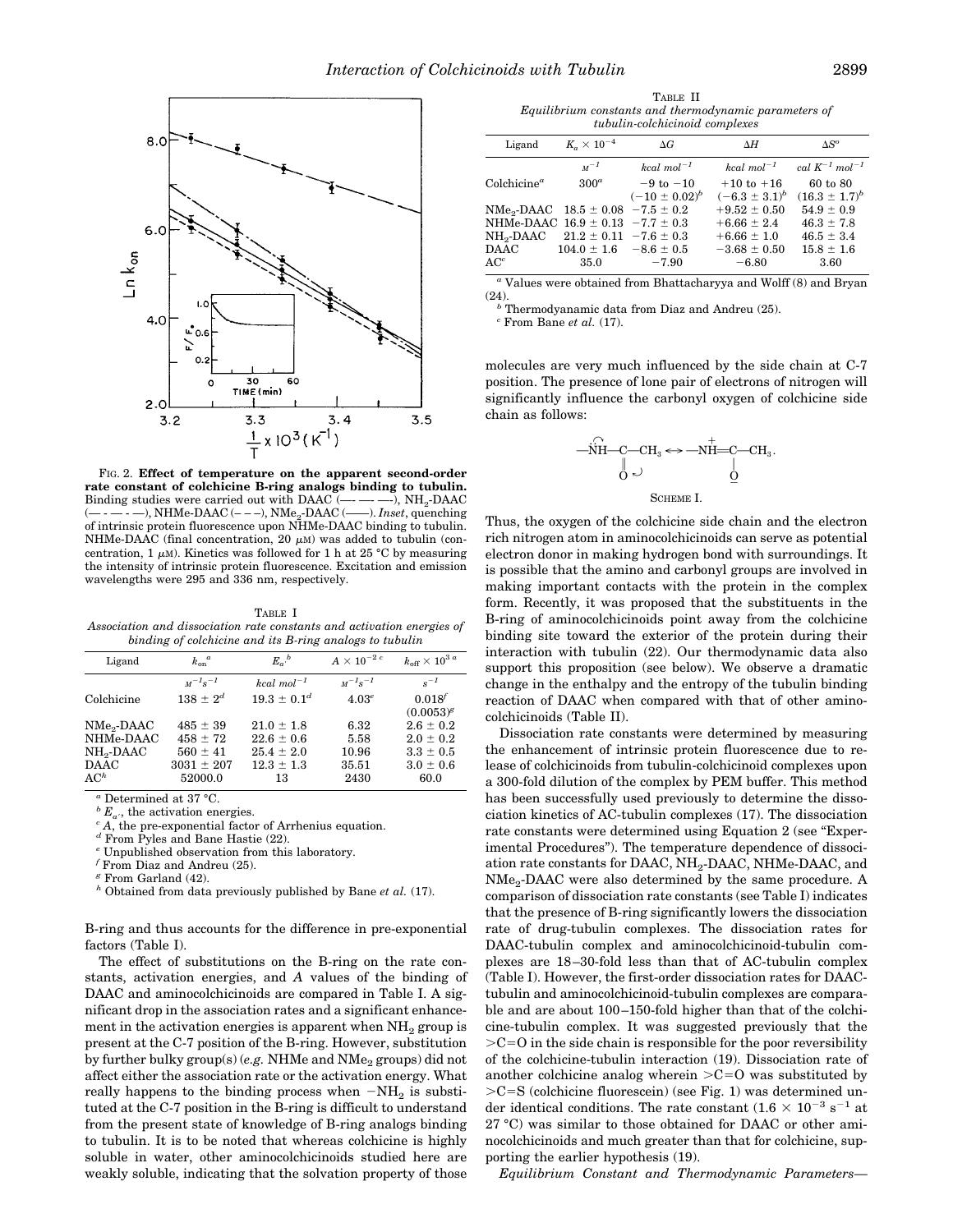

FIG. 3. **Effect of temperature on the equilibrium constants of B-ring analog-tubulin interactions.** van't Hoff plots of the reaction of tubulin with DAAC (A), NH<sub>2</sub>-DAAC (B), NMe<sub>2</sub>-DAAC (C), and NHMe-DAAC (*D*) are shown.

Equilibrium constants  $(K_a)$  have been calculated using the following equation:

$$
K_a = \frac{k_{\text{on}}}{k_{\text{off}}} \tag{Eq. 5}
$$

where  $k_{\text{on}}$  and  $k_{\text{off}}$  are the apparent second-order association rate constant and first-order dissociation rate constant, respectively. After calculating  $K_a$  values at different temperatures, van't Hoff plots for all four colchicinoids were done as shown in Fig. 3. Thermodynamic parameters were calculated and are presented in Table II. Our data (Table II) clearly indicate that like AC-tubulin interaction, DAAC-tubulin interaction has negative enthalpy of binding and has small positive  $\Delta S$  (15.8 cal  $K^{-1}$  mol<sup>-1</sup>). Both kinetic and equilibrium studies for the DAAC-tubulin interaction provide similar thermodynamic parameters.<sup>2</sup> However, when an amino group is substituted at C-7 in the B-ring as in  $\text{NH}_2\text{-}\text{DAAC}$ , the interaction with tubulin becomes entropy driven, and the positive  $\Delta S$  increases to 46.5 cal  $K^{-1}$  mol<sup>-1</sup>. The positive  $\Delta S$  remains unaltered when a methyl group is substituted in  $NH_2$ -DAAC, as in demecolcinetubulin interaction. We have reported very similar thermodynamic parameters for demecolcine-tubulin interaction using equilibrium method (31). Addition of another methyl group as in  $\mathrm{NMe}_2\text{-}\mathrm{DAAC}$  causes a further increase in entropy to  $54.9$  cal  $K^{-1}$  mol<sup>-1</sup>. These data clearly establish that the bare B-ring itself has no significant effect in the thermodynamics of drug binding with tubulin. Rather, it is the B-ring substituent(s) that convert an enthalpy-driven reaction into an entropydriven one. Early equilibrium studies on colchicine-tubulin interaction reported high positive entropy value for the binding reaction (8, 24). Later, these data were questioned for two reasons: first, these were possibly obtained in conditions where true equilibrium has not been reached; second, proper corrections were not made for the decay of colchicine binding site (20). In the study of Diaz and Andreu (25), where corrections were made for the decay of colchicine binding site, the colchinetubulin interaction was found to be accompanied by negative enthalpy change. A negative enthalpy value for the colchicinetubulin interaction was also obtained from calorimetric study  $(20)$ . It should be noted that in one of the earlier equilibrium studies, tubulin used for the binding was in the form of vinblastine paracrystals, where tubulin is stable for several days at room temperature (24). Moreover, vinblastine paracrystals



FIG. 4. Plot of  $\Delta H$  versus T $\Delta S$  for binding of tubulin with col**chicine analogs at 37 °C.** Data for colchicine-tubulin (●) and ACtubulin (å) complexes were obtained from Bryan (24) and Bane *et al.* (17), respectively. Data for aminocolchicinoid-tubulin complexes and DAAC-tubulin complex were obtained from Table II.

and colchicine were incubated together for 24 h at room temperature for the binding study (24, 32). Thus, it is difficult to conceive that the decay of the colchicine binding site and nonattainment of equilibrium is responsible for the above reported result (20, 25).

It is interesting to note that the thermodynamic data of the binding reaction presented in Table II show that the changes in enthalpy and entropy upon binding are compensatory. This "compensatory" effect is shown in Fig. 4, where  $\Delta H$  is plotted as a function of T $\Delta S$  at 310 K. In this plot, the slope, *i.e.*  $d(\Delta H)$ /  $d(T\Delta S)$ , is close to 1. It is interesting to note that values of  $\Delta H$ and  $T\Delta S$  for the interaction of tubulin with colchicine and AC were taken from the literature (17, 24) and plotted with that of aminocolchicinoids studied here. Similar enthalpy-entropy compensation with slope close to 1 has been observed in many protein-ligand interactions where the experimental conditions are fixed and only the ligand structure is varied (Congener series) (33, 34). Arguments have been made that the perturbation, release, or shift in the state of water upon the binding of ligand to a protein is the primary source of compensating enthalpy and entropy changes. Another explanation for this compensation arises from the assumption that the protein is in equilibrium between two different states and that the ligand binds to either state with different affinities (35). Although the ligands used in this study do not induce aggregation of tubulin dimers, the effects of ligands on dimer-monomer equilibrium of tubulin may be questioned. Colchicine binding to tubulin favors dimer  $\rightarrow$  monomer equilibrium toward dimer (36–38). We observed that all of these colchicinoids affect dimer  $\rightarrow$  monomer equilibrium and favors dimer formation very similar to that of colchicine. Furthermore, it has now been established that colchicine and its analogs can bind tubulin in its dimer and monomer forms equally well (39, 40). Since all of these ligands affects dimer  $\rightarrow$  monomer equilibrium similarly and in the same direction, and as both dimer and monomer of tubulin can bind ligands equally well, the differential affects of ligands on the state of association of tubulin do not arise. It was recently proposed by Pyles and Bane Hastie (22) that the B-ring substituent of aminocolchicinoids resides outside the colchicine binding site and makes contact(s) with tubulin. Results presented in this report support their hypothesis. This contact of the substituent with the protein would cause a reorganization of the water structure around the protein and the ligand species toward a greater disorder of the water molecules compared

<sup>2</sup> G. Chakrabarti, S. Sengupta, and B. Bhattacharyya, unpublished observation.